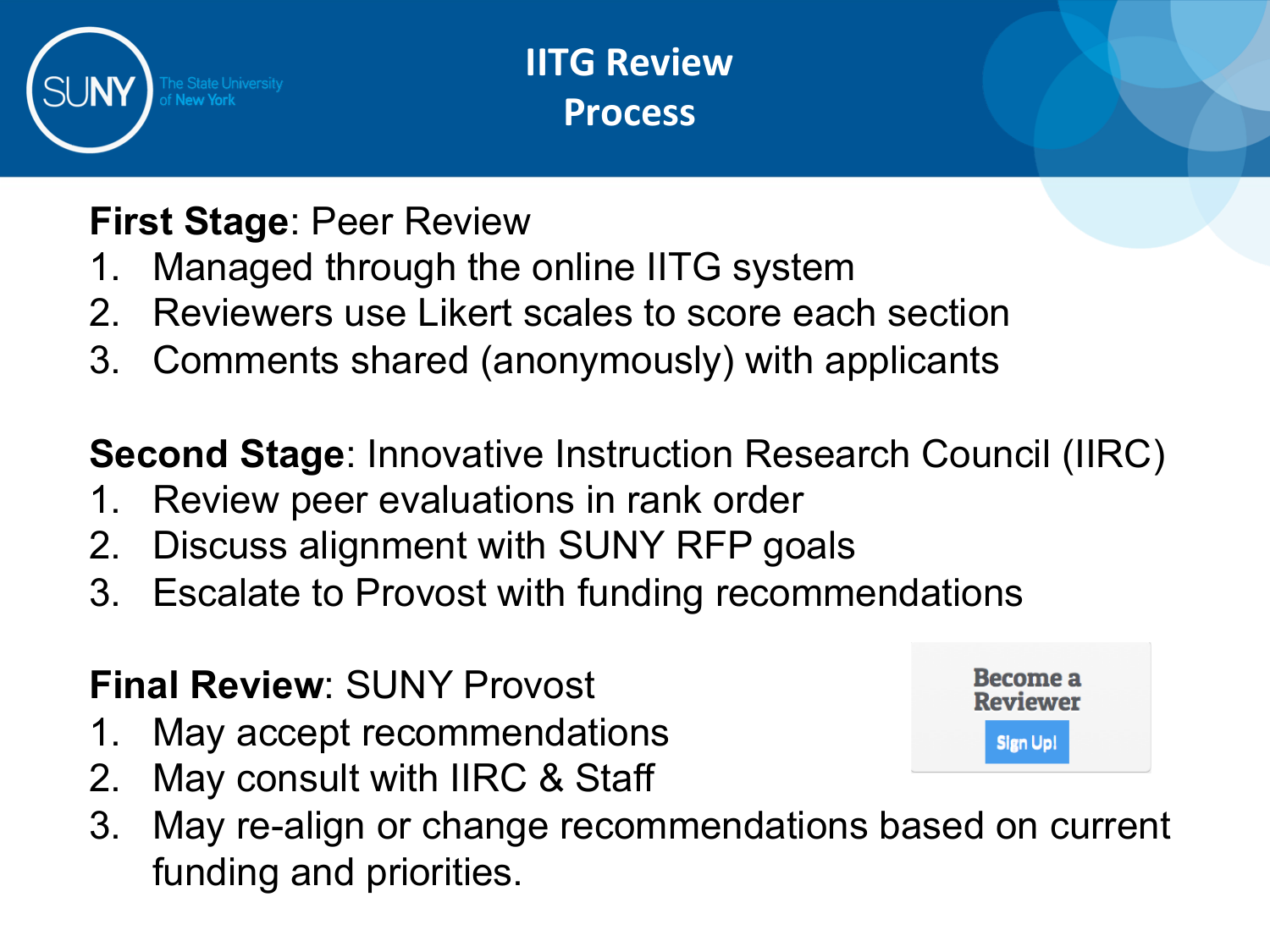### **Evaluation**

\* = Required Field

### **Project Rankings**

Please score the following criteria mapped directly from the IITG 2014 Request for Proposal (RFP). The higher the number, the higher the ranking. The Likert scale will automatically tabulate a cumulative score total that will be placed in rank order for funding consideration. You may return to a proposal and adjust a score any time before the review window closes.

#### **Project Innovation\***

Please rank the proposed project in terms of innovation. Is it a novel approach? Is it good use of technology in service of pedagogy? (Consider that "innovation" may include application of a recognized technology-related solution to a new discipline area such as literature or international studies.)

 $\odot$ 0  $\odot$ 1  $\odot$ 2  $\odot$ 3  $\odot$ 4  $\odot$ 5  $\odot$ 6  $\odot$ 7

#### **Project Narrative\***

How clear is the project description and vision? Has the proposed innovation, practice or method articulated the value/impact it will have? Does that value include future potential for collaboration or an opportunity to scale across SUNY?

 $0001020304050607$ 

#### **Budget Narrative\***

Is the budget narrative clear? Is the expenditure rationale well supported? Is the spreadsheet information and narrative well-aligned?

 $0001020304050607$ 

#### **Project Timeline \***

How feasible is the project timeline? Is the amount of work described in the project and budget narrative achievable in the time frame described?

 $0001020304050607$ 

#### **Endorsement & Support\***

Is there adequate evidence of support at the local campus level? Is it reasonable to assume that this project has been well-vetted at the local campus level regarding any potential resource concerns?

 $0001020304050607$ 

#### **Assessment Plan\***

Does the assessment plan clearly describe how the project will be assessed? Does is describe what is being assessed? (e.g., student learning? technology effectiveness?). Do you have confidence that the methods described will provide evidence of outcomes? Is the assessment described achievable within the timeline described?

 $0001020304050607$ 

#### **Communication Plan\***

Does the narrative explain how the outcomes will be shared? Is it clear that the PI is thinking proactively about how to share and leverage the outcomes? Is there evidence of commitment to documentation/process in order to replicate and build upon the outcomes?

 $0001020304050607$ 

#### **Adoption Feasibility\***

Overall, has the proposed innovation, practice or method been described in a manner where outcomes have the potential to be adopted and replicated across a discipline or community of practice across multiple SUNY campuses or University-wide?

 $0001020304050607$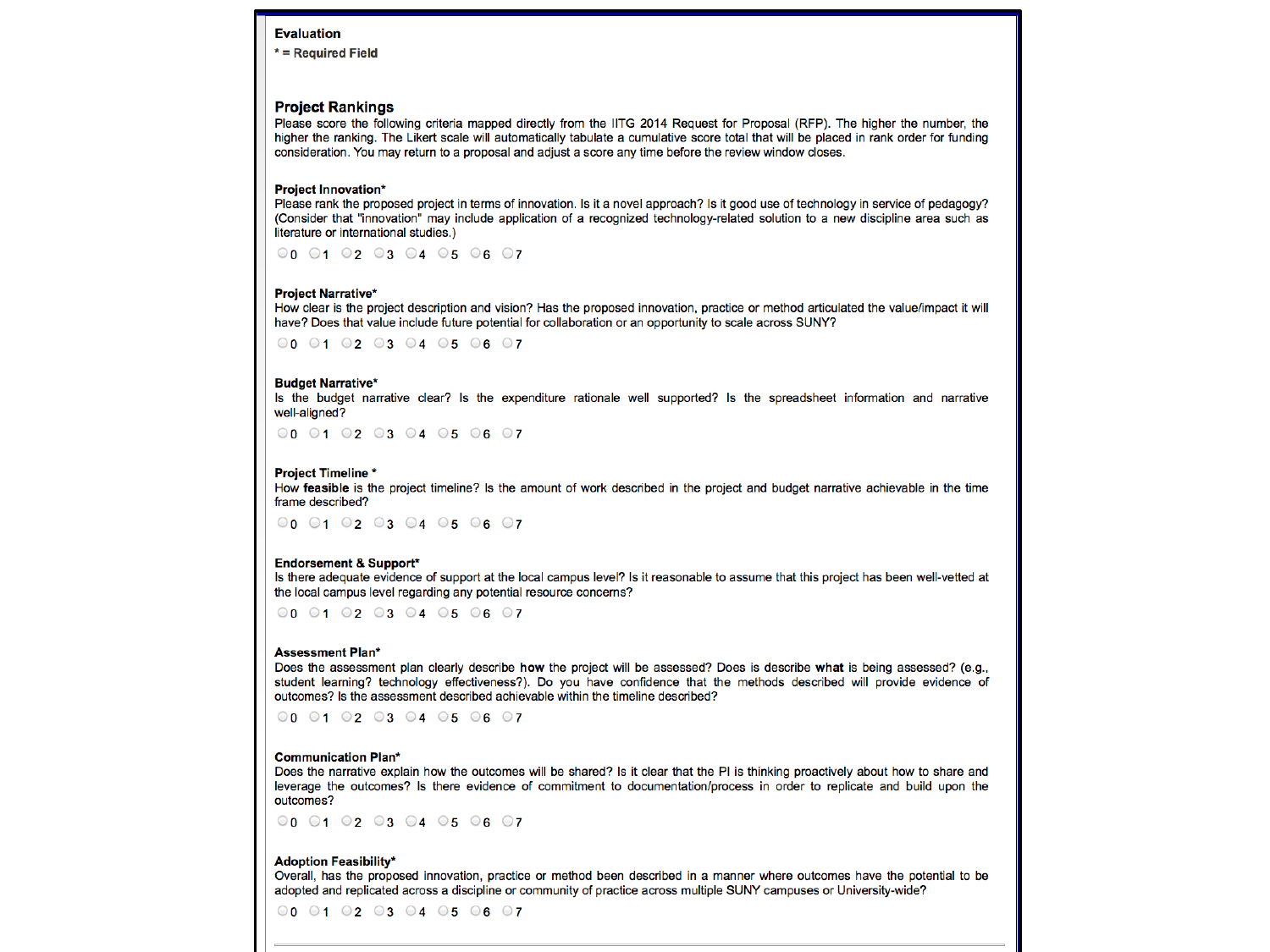| There are four separate comment fields below: |  |  |  |  |
|-----------------------------------------------|--|--|--|--|
|-----------------------------------------------|--|--|--|--|

- Project & Budget Narrative Feedback;
- Assessment Plan Feedback:
- (If Applicable) How the project meets the Provost's criteria for funding renewal consideration;
- Any additional comments or feedback that falls outside of the above comment focus areas.

This feedback is critical both to the PI and to the Office of the Provost staff who will be guided in part by the peer review.

Your comments and scores will be shared (anonymously) with the PI's. It is important that you share frankly how this proposal did (or did not) respond effectively to the RFP, and specifically where improvement might be realized for future consideration.

## Quality of the Narratives\*

What is your overall impression of the narrative? Please share a couple of brief sentences regarding why you would (or would not) recommend this project for consideration. Are there specifics in how the proposal was presented that might make it stronger? What about the budget narrative or spreadsheet - did it seem feasible and realistic?

| [2500 characters left of 2500] |  |
|--------------------------------|--|

## **Comments on the Project Assessment\***

What is your overall impression of the assessment plan? Do you have any concerns for how this project will be measured to meet the stated objectives?

|                                | h |
|--------------------------------|---|
|                                |   |
|                                |   |
|                                |   |
|                                |   |
| [2500 characters left of 2500] |   |
|                                |   |
|                                |   |
|                                |   |
|                                |   |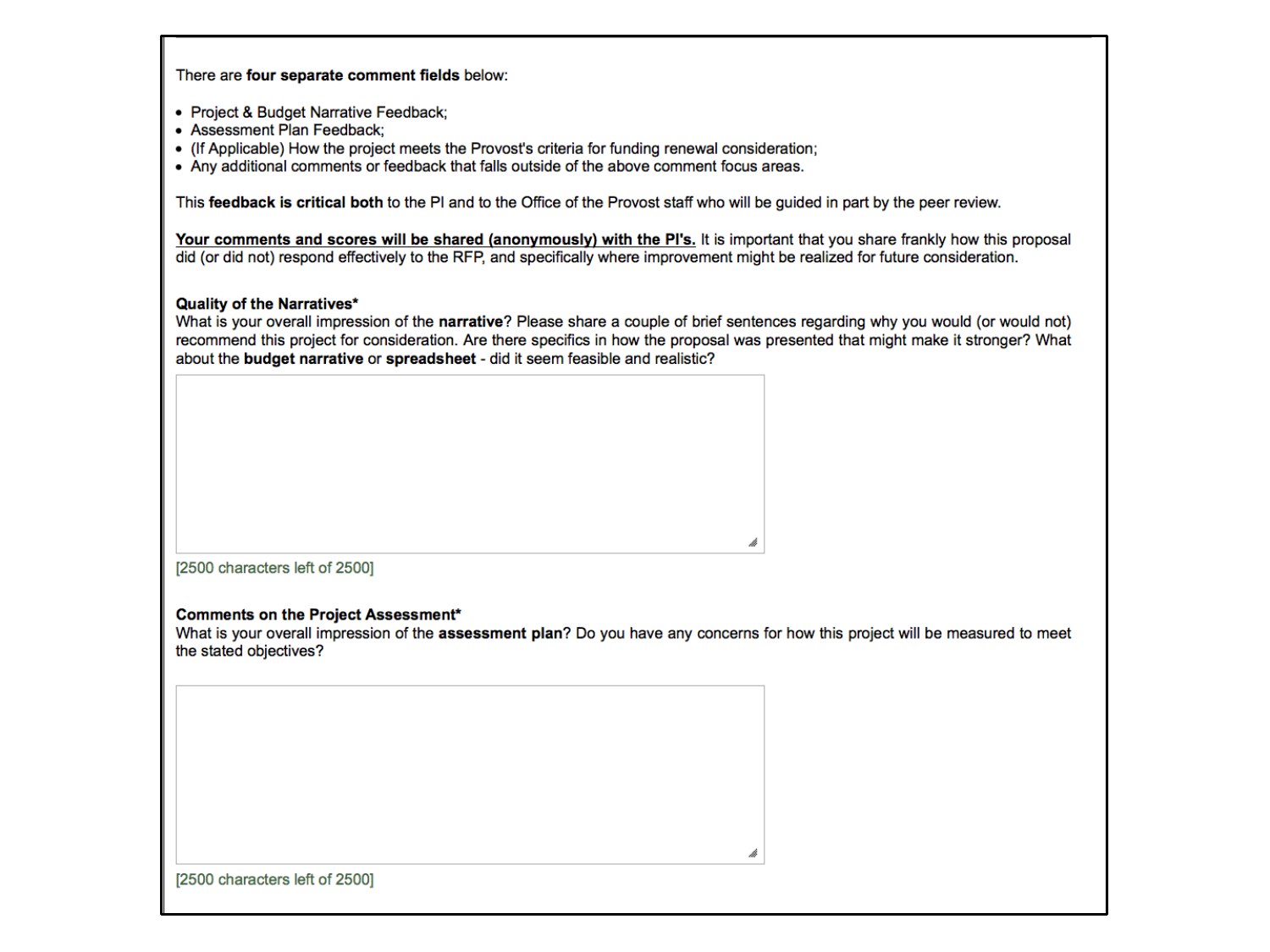**Project Funding Renewal (if applicable)** 

Funds to continue a previously funded project must meet additional criteria:

- Progress against original objectives must be well documented;
- Structure and process for moving forward must be clearly articulated;
- Budget narrative and accompanying excel file must justify the need;
- . A vision for sustaining the project without IITG funds in the future must be articulated as part of the narrative.

Please describe why this project should (or should not) be considered for additional funding:

[2500 characters left of 2500]

# Any Additional Comments (if applicable)

Please take this opportunity to provide any other comments, suggestions or feedback you may wish to share regarding the project proposal.

[2500 characters left of 2500]

h

h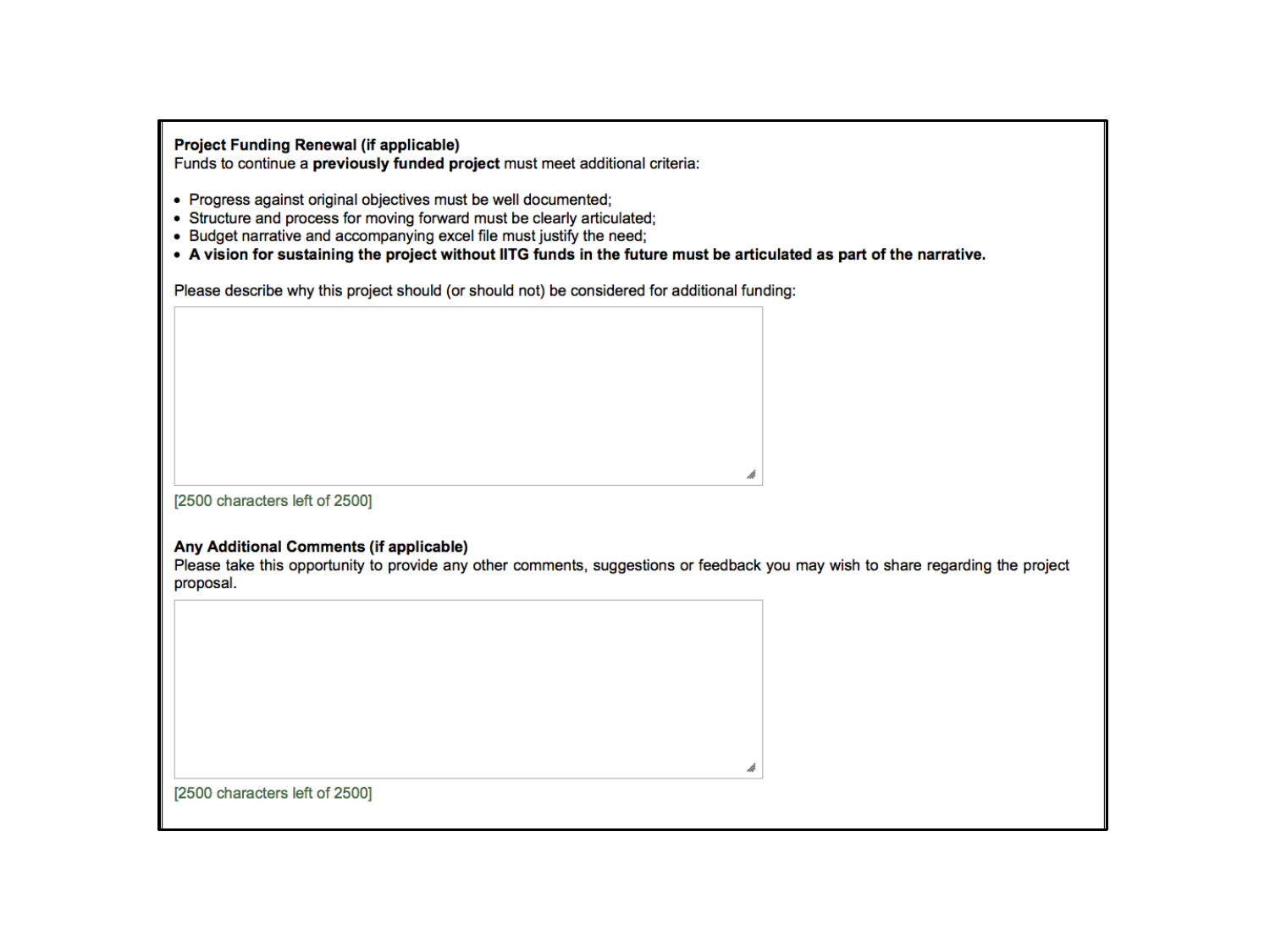

**IITG Review Process** 

Reviewers: SUNY Distinguished Professors, FACT2 Council and Campus Reps, SUNY Provost Staff – **and You!** 

- Reviewers assigned between 5-10 proposals each
- Will not be assigned "home campus" proposals
- Required to self-identify any potential conflicts of interest
- 4-8 hours of time required (a couple of evenings) depending upon experience and willingness to provide feedback
- Peer review February 24- March 16